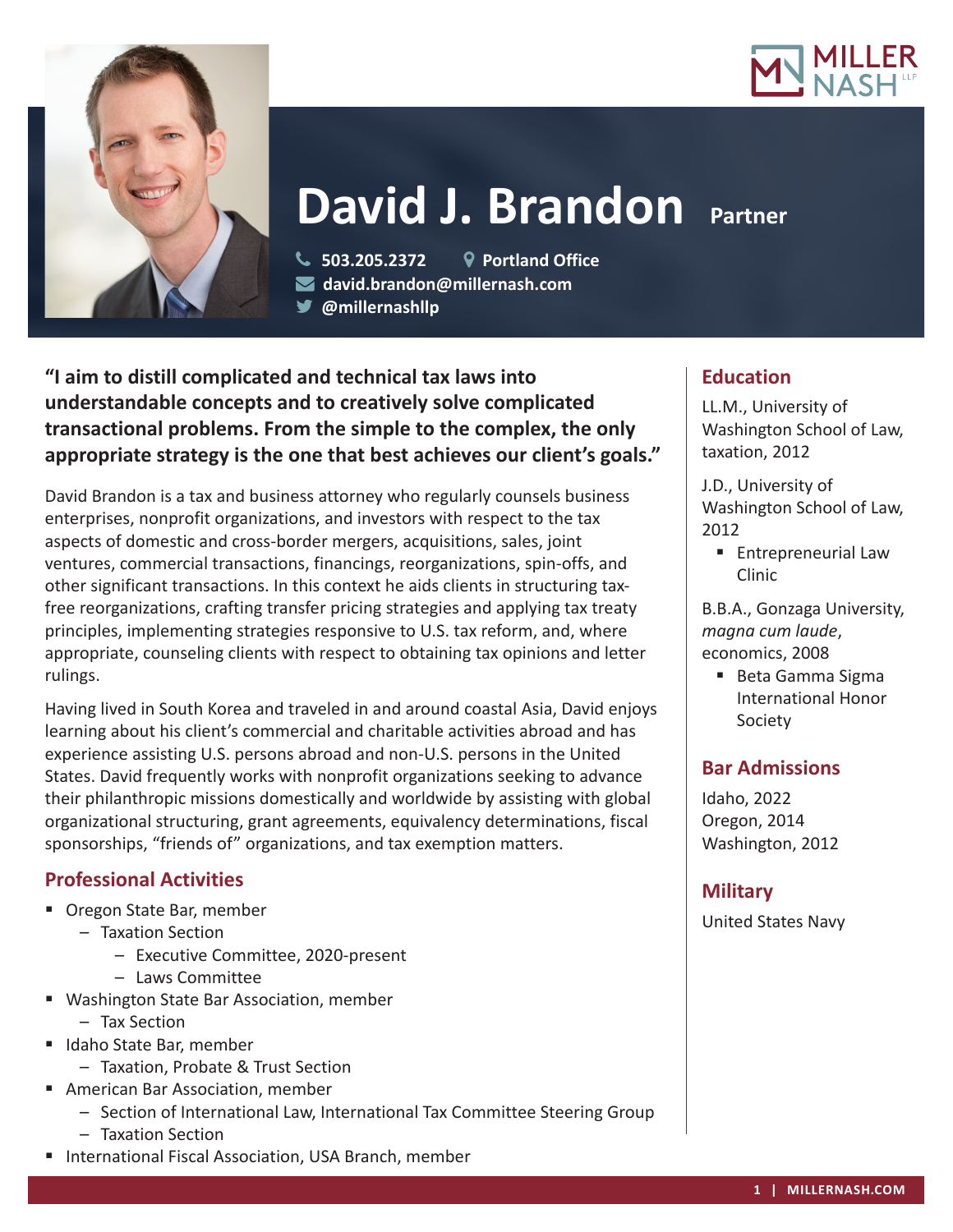

# **Civic Activities**

- Lewis & Clark Small Business Legal Clinic, pro bono attorney
- Serendipity Center Inc., past board member

## **Representative Experience**

#### **Mergers, Acquisitions & Divestitures**

- Act as counsel to buyers in acquisitions of manufacturing businesses in Washington, Oregon, and California.
- Act as counsel to sellers in sales of software development, hospitality, and professional services businesses in Washington and Oregon.
- Act as tax counsel to regional banks and financial institutions with respect to structuring and executing tax-free mergers and acquisitions.
- Structure spin-off, split-off, and split-up transactions for businesses in Washington and Oregon.
- Act as tax counsel for renewable energy company in negotiating significant investment from strategic investor.

#### **International & Cross-Border**

- U.S. Activities of Non-U.S. Persons:
	- *Joint Ventures:* Act as U.S. tax counsel for Malaysian manufacturer entering U.S. joint venture, and as counsel for U.S. distributor entering joint venture with Finnish and Russian co-venturers.
	- *Acquisitive Transactions:* Act as U.S. tax counsel for Canadian acquirers of U.S.-based businesses and assets.
	- *Subsidiary Transactions:* Evaluate application of tax treaties and form U.S. subsidiaries for franchisors located throughout the Pacific Rim, including Australia, Canada, and South Korea.
- Foreign Activities of U.S. Persons:
	- *Philanthropy:* Advise U.S. charities with respect to funding operations of an affiliated organization in Rwanda, forming and operating an affiliated organization in Colombia, and conducting direct operations in Liberia.
	- *Commercial Transactions:* Prepare agreements for U.S. software developer's resale arrangement with Canadian resellers. Advise multinational business groups with respect to structuring and applying transfer pricing principles to intercompany commercial and financial transactions.
	- *International Expansion:* Counsel U.S. businesses relating to the U.S. tax consequences of structuring commercial operations in such locations as Brazil, Canada, Chile, China, Costa Rica, Mexico, and Nicaragua. Advise U.S. businesses with respect to export incentives and tax reduction strategies, including IC-DISC structures, FDII deductions, and foreign tax credits.
	- *Private Equity/Venture Capital Fund Investments:* Advise U.S. foundations and investors with respect to investment in domestic and foreign investment funds. Review fund and investment documents, evaluate legal and tax risks, and negotiate side letters protecting client interests.

#### **Nonprofit & Tax-Exempt Organizations**

- Form nonprofit corporations and assist in obtaining federal tax exemption under Internal Revenue Code Section 501(c)(3) (charities), 501(c)(4) (social benefit organizations and homeowner associations), and 501(c)(6) (industry associations and chambers of commerce).
- Structure complex consolidation of multiple nonprofit corporations under umbrella of a single "parent" nonprofit corporation. Structure ancillary administrative services agreements and intercompany transactions.
- Advise with respect to international funding arrangements, expenditure responsibility, equivalency determinations, and global organizational structures.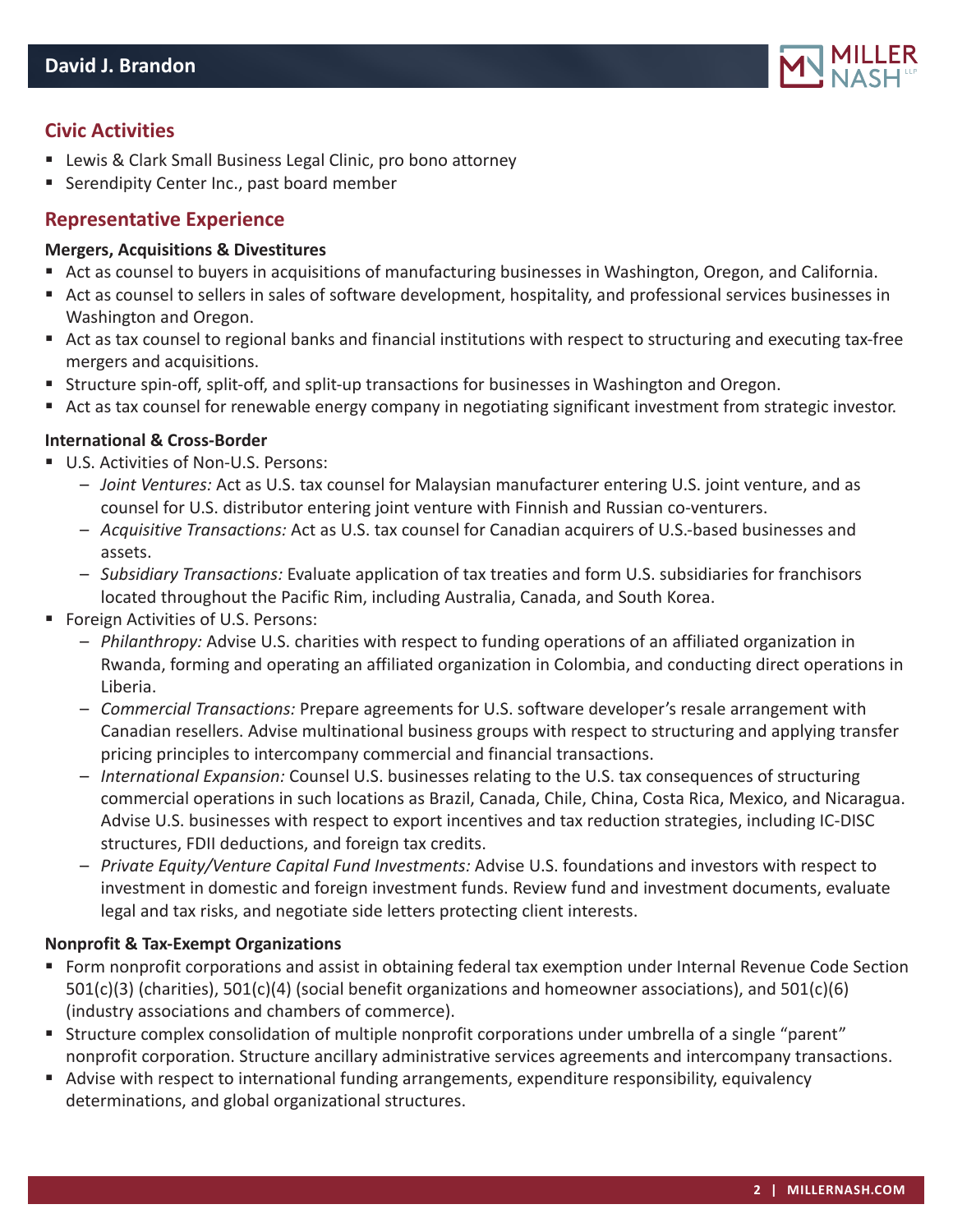

# **Publications**

David is a regular contributor to *Today in Tax*, Miller Nash's ongoing series of articles analyzing weekly updates and publications from the IRS.

- "A Non-U.S. Company's Guide To Doing Business in the U.S.: Understanding Federal Taxes," Miller Nash, coauthor (Apr. 2022)
- "An Athlete's Guide to Philanthropy, Nonprofit Organizations, and Community Impact: International Operations of U.S. Charities (Part 3 of 3)," Miller Nash, (Nov. 2021)
- "An Athlete's Guide to Philanthropy, Nonprofit Organizations, and Community Impact: Process and Pitfalls of Forming Nonprofit Organizations (Part 2 of 3)," Miller Nash, (Nov. 2021)
- "An Athlete's Guide to Philanthropy, Nonprofit Organizations, and Community Impact: Philanthropy 101— Options for Giving (Part 1 of 3)," Miller Nash, (Nov. 2021)
- "When Worlds Collide: How Tangible Tax Burdens Attach to Digital Commerce in the United States (Part 2)," Miller Nash, coauthor (Nov. 2021)
- "When Worlds Collide: How Tangible Tax Burdens Attach to Digital Commerce across the Globe (Part 1)," Miller Nash, coauthor (Nov. 2021)
- "Burr Takes Aim . . . This Time at Non-Taxable Scholarships," Miller Nash, *News You Can Use*, coauthor (Oct. 2021)
- "New Reporting Requirements for Deposit Interest Paid to Residents of Chile," Miller Nash, *Bank Law Monitor*, coauthor (Oct. 2021)
- "2020: New Odyssey for America's Businesses—Navigating State Compliance Requirements in a Virtual World," National Association of Credit Management, coauthor (Jul. 2020)
- "Estimated Corporate Activity Tax Payments and Penalty Waivers," Miller Nash Graham & Dunn, *From the Ground Up* (May 2020)
- "Op-Ed: Tax-Advantaged Project Financing and Investment," *Daily Journal of Commerce* (Mar. 2019)
- "Year in Review: Top Four Tax Changes Affecting Oregonians," *Oregon Business* magazine, coauthor (Sept. 2018)
- "How New Law Changes Taxation of Intellectual Property," *Vancouver-SW Washington Business Journal* (June 2018)
- "Five Guideposts for Developing a Tax-Conscious IP Strategy," Miller Nash Graham & Dunn, *News You Can Use* (May 2018)
- "Washington Law Expands B&O Tax Obligations to Out-of-State Retailers," Miller Nash Graham & Dunn, *NW Tax Wire* (Apr. 2018)
- "MAKE AMERICA DRINK AGAIN—Craft Beverage Modernization and Tax Reform Under the Trump Administration," Miller Nash Graham & Dunn, *NW Tax Wire* (Jan. 2018)
- "Ch. 3: Limited Liability Partnerships," Oregon State Bar, *Advising Oregon Businesses* (2017 Edition), chapter author (2017)
- "Ch. 4: Limited Partnerships," Oregon State Bar, *Advising Oregon Businesses* (2017 Edition), chapter author (2017)
- "Transparency Counts: How Understanding Reporting Obligations Can Satisfy Donors and the IRS," Nonprofit Association of Oregon, *Member Exclusive Newsletter* (Dec. 2017)
- "Ninth Circuit Opens the Door, IRS Slams It Shut," Miller Nash Graham & Dunn, *From the Ground Up* (June 2017)
- "Hidden Hazards: Oregon Proposes New Burdens on Charities Seeking Property Tax Exemption," Miller Nash Graham & Dunn, *From the Ground Up* (June 2017)
- "High Hurdles and Hidden Hazards: Oregon's Unpredictable Property Tax Exemption," Oregon State Bar Nonprofit Organizations Law Section, *NOLS Newsletter* (June 2017)